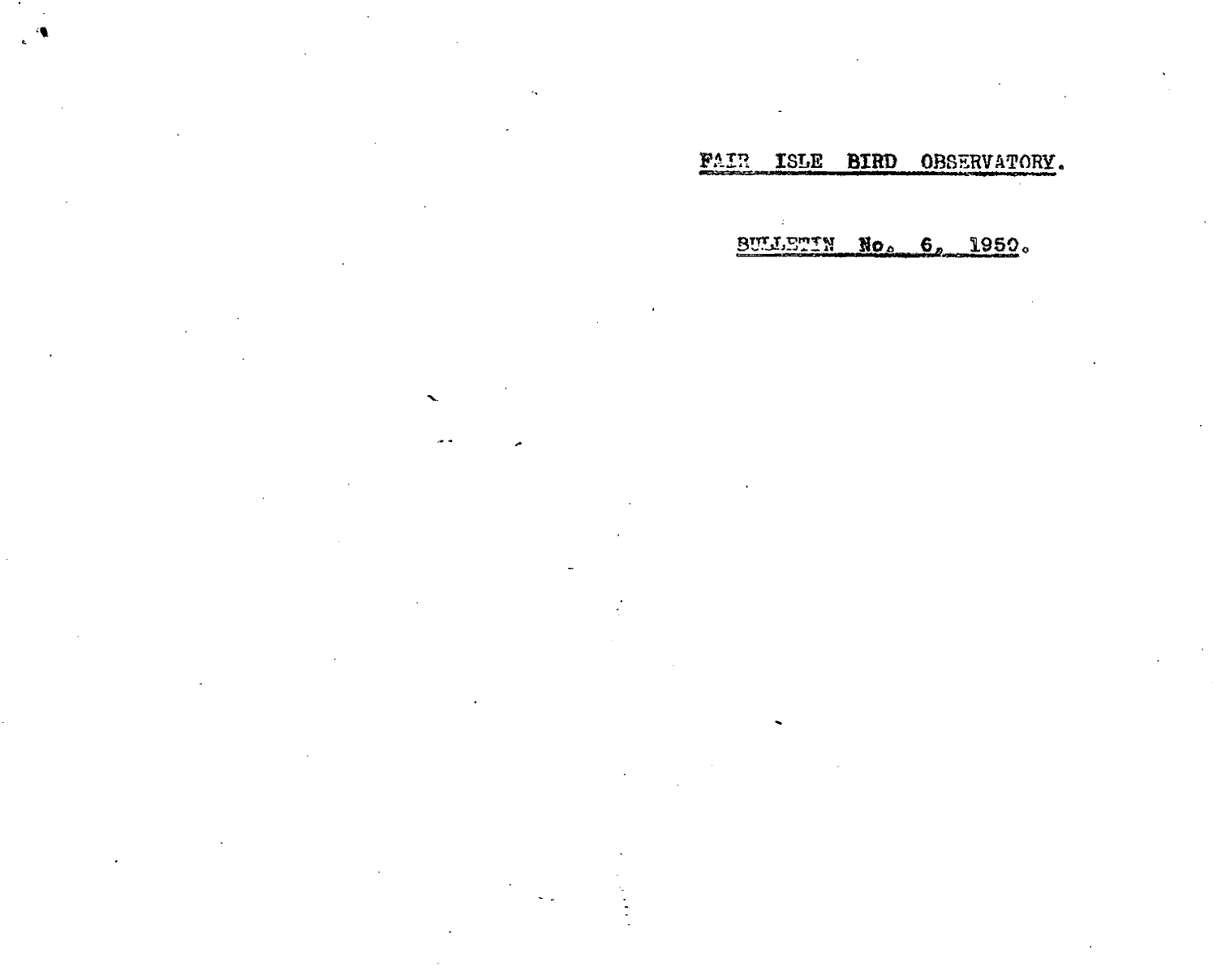#### OBSESVATORY. **SAID ISLE BIRD**

#### **BULLETIN**  $No<sub>e</sub> 6<sub>n</sub>$ 1950.

### $1\,$   $\,$ Autumn Migration 1950.

There was a fairly steady flow of migrants during the last fortnight of August, beginning on the 19th after a day of SE.-E. There was increased movement among most species on 21st, wind. 25th (very marked) and 27th, as shown in the summary below.

| SPECIES.                                            | <b>J8</b> | 19             | 20           | 21                                     | 22               | 23              | 24             | ᠊᠊ᢆण<br>$\overline{\text{A}}$<br>25 | 30S<br>26       | $\overline{\mathrm{T}}$ .<br>$\overline{2}7$ | 28             | 29                 | 30             | 31                 |
|-----------------------------------------------------|-----------|----------------|--------------|----------------------------------------|------------------|-----------------|----------------|-------------------------------------|-----------------|----------------------------------------------|----------------|--------------------|----------------|--------------------|
|                                                     |           |                |              | $SE-E$ SSE SE $SE-S$ $S-E$ $SE$ $MW-S$ |                  |                 |                | SSE                                 | $S \mathcal{D}$ | $ SE-SW $                                    |                | $SV = S$ NE $-W$ W |                | Ine-nv             |
| TREE PIPIT,<br>Anthus trivialis.<br>PIEL FLYCATCHER |           |                |              | ı                                      |                  | Ĵ.              | Ĺ              | 3                                   |                 |                                              | l              |                    |                |                    |
| Muscicapa<br>hypoleuca.<br>WILLOW WARBLER           |           |                |              | 3                                      | $\mathbf{I}$     | 12              | $\mathbf{B}$   | 10                                  | 4               | 10                                           | ĴΟ             | 6                  | L              | 6                  |
| Phylloscopus<br>trochilus.<br>GARDEN WARBLER        | Ą         | 14             | $\gamma$     | $100+$                                 | 50               | lso             | 20             | 50                                  | $\hat{z}$       | 20                                           | 20             | 20                 | 6              |                    |
| Sylvia borin.<br>WHINCHAT                           |           | 77             | $\bullet$    | 8                                      | $\boldsymbol{z}$ | $\mathfrak{S}$  | $\mathbf{c}$   | 12                                  |                 | 10                                           | 36             | îΟ                 | 2              | 3                  |
| Saxicola rubetra.<br>SWIFT                          |           | 8              | $\mathbf{S}$ | $\overline{7}$                         | 6                | 6               | $\overline{2}$ | îΟ                                  | î               | 30                                           | 26             |                    | l              |                    |
| Apus apus.<br>WRYNECK                               |           | 6              |              |                                        |                  |                 |                | 2                                   |                 | ı                                            | $\overline{5}$ |                    | 1              |                    |
| Jynx torquilla.<br><b>MERLIN</b>                    |           | $\overline{c}$ |              |                                        | Ĩ.               |                 |                | $\overline{c}$                      | $\mathfrak{X}$  |                                              |                |                    |                |                    |
| Falco Columbar:<br>:ius.<br><b>TEAL</b>             | Ĩ.        |                |              | 1                                      | ĩ                |                 | $\pmb{2}$      | $\pmb{\delta}_t$                    | 2               | 3                                            | Ź              | $-3$               | $\overline{c}$ | 3                  |
| Anas crecca.<br>WOOD PIGEON                         |           | $\mathbf{I}$   |              | ı                                      |                  |                 | Ĵ.             | $\mathsf S$                         | Ĵ.              | 4                                            | $\mathbf{4}$   | Ĵ.                 |                |                    |
| Columba palumbus.<br>CURLEW                         |           |                |              |                                        |                  |                 |                | 32                                  | Ĵ.              | L                                            |                | 2                  |                |                    |
| Numenius arquata.<br>WHIMBREL                       |           | 12             |              | 20                                     | 30               | 20 <sub>l</sub> | ľ              | 10                                  | 10              | $\boldsymbol{7}$                             | 12             | 20                 | 34             | 8                  |
| Numenius pha-eopus.<br>SNIPE                        |           | $\Delta$       |              | 4                                      | 10               |                 | 5              | ı                                   |                 | 12                                           | $\mathbf{I}$   | $\overline{c}$     |                | $\mathbf{\hat{I}}$ |
| Capella gallinagd.<br>DUNLIN                        |           | 3              |              |                                        | ı                | 1               |                | 4                                   |                 | Ĵ.                                           | 3              |                    |                | $\mathbf{J}$       |
| Calidris alpina.<br>SANDERLING                      |           |                |              |                                        | 25               |                 | 9              | 15                                  | 30              | 12                                           | 7              | 10                 | $\mathbf{Q}$   | 2                  |
| Crocethia alba.<br>COM ON/<br>₫.                    |           | 3              |              |                                        |                  |                 |                | $\mathcal{I}$                       |                 | 3                                            | 4              |                    |                | 4                  |
|                                                     |           |                |              |                                        |                  |                 |                |                                     |                 |                                              |                |                    |                |                    |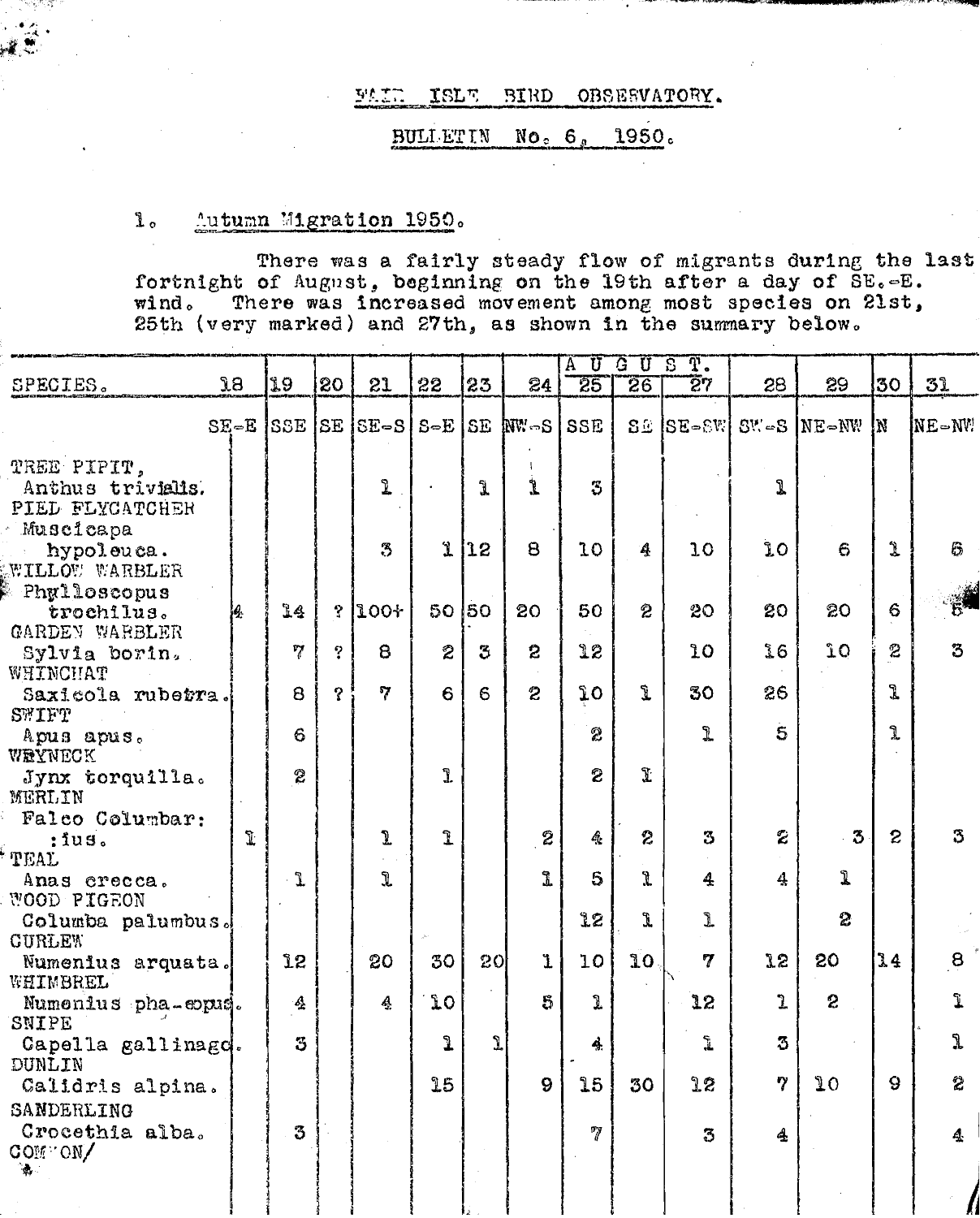| SPECIES.                                                                                           | 18 | 19       | 20 | 21                                | 22      | 123 | 24                        | !25           | E.<br>-91<br>28 | ίż.<br>្រ<br>27 | ъ.<br>Ί.<br>28     | 88           | 30       | 31       |
|----------------------------------------------------------------------------------------------------|----|----------|----|-----------------------------------|---------|-----|---------------------------|---------------|-----------------|-----------------|--------------------|--------------|----------|----------|
|                                                                                                    |    |          |    | SE-E   SSE   SE   SE-S   S-E   SE |         |     | $ \mathbb{N} = S   SSE  $ |               |                 | $SE$ $ SE-SW $  | l S‰⇒SI            | <b>HE-NW</b> | N        | NE-NW    |
| COMMON SAND:<br>:PIPER Actitis<br>hypoleuca.<br><b>REDSHANK</b><br>Tringa totanus<br>RINGED PLOVER | 4  | 20       |    | ľ                                 | Ĵ<br>5  | 5   | 1<br>4                    | 4<br>10       | 4<br>12         | 3<br>-9         | $\mathbf{3}$<br>10 | 14<br>10     | ı<br>3   | 2<br>3   |
| Charadrius<br>hiaticula.<br>COMMON GULL<br>Larus canus.                                            | 5  | 17<br>60 |    | 500                               | 8<br>50 | 150 | 4<br>30                   | 20<br>200 150 | 20              | 35<br>130       | 14<br>100          | 14<br>50     | 12<br>50 | 20<br>20 |

A number of other species were concerned, and notes on the more important ones (together with earlier observations) follow.

ROSE-COLOURED PASTOR Pastor roseus. A single immature bird was in the neighbourhood of the Bird Observatory from August 22-30th (nine days). During the first few days it was much in company with the local Starling flock, and rather wild; but towards the end of its stay it was often observed alone, and became very There was a distinctly pinkish suffusion over the buff of tamo. mantle and rump: the underparts were greyish-white, and the bill yellow. The bird often stood with a dumpy stance, the head "sunk into the shoulders"; the legs were long in comparison with those of the Starling, and although the normal gait was a walk the bird changed to long springy hops if it wanted to move quickly towards a promising source of food. It more than held its own in competition with the Starlings, who never attempted to withstand its bullying.

CHAFFTNCH Fringilla coelebs. A cock bird which was caught when singing in the approach to the Haa Trap on June 6th has summered on the isle, and was again in the vicinity of the Haa at the end of August.

Two were seen SCARLET GROSBEAK Carpodacus erythrinus. at the Haa, August 31st, and one on the following day. This was trapped on September 2nd and, judging from the worn rectrices, was a bird of the year. The upper mandible was dark horn, the lower mauve, the legs dark flesh-colour and the inside of the mouth rosered.

# ORTOLAN/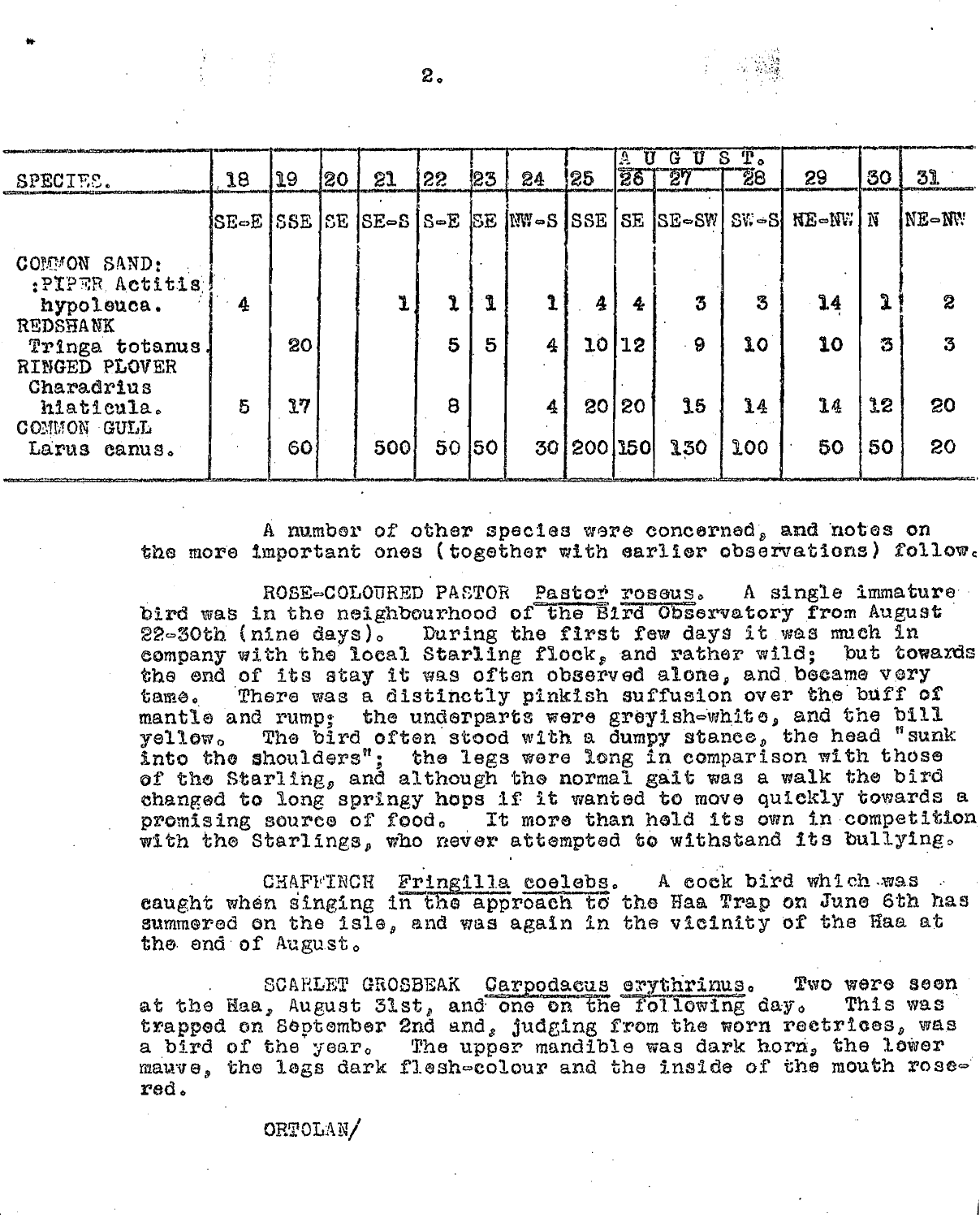ORTOLAN BUNTING Emberiza hortulana. A young bird on corn-stocks near the Haa, August 29th.

LAPLAND BUNTING Calcarius lapponicus. The characterist: aid callenotes of this species (rippling flight-note as well as the loud "see-oo") were heard on the moor, September 14st and 3rd.

WHITE WAGTAIL Motacilla alba alba. The first arrived on There were six on North Haven shore next day and August 13th. about ten each day from 17-27th. They increased to over thirty from 29-31st but were few during the early days of September.

One, July 4th. SPOTTED FLYCATCHER Muscicapa striata. One, August 28th, and two next day.

PIED FLYCATCHER Muscicapa hypoleuca. A lst winter bird trapped in the Gully at 0730 hrs. August 23rd was re-captured at the South Lighthouse lantern at 2330 hrs. the same night.

An immature RED-BREASTED FLYCATCHER Muscicapa parva. bird on the south shore, August 25th.

RED-BACKED SHRIKE. Lanius collurio. Young birds from<br>21st and 25-28th. David Jonkins noted that the latter August 18-21st and 25-28th. spent much of its time catching Shetland Bees Bombus smithianus and impaling them on projecting strands of chicken-wire in a fence.  $\mathbf{A}$ similar observation was made in 1948; see Scot. Nat. 61:  $24 - 25.$ 

WILLOW WARBLER Phylloscopus trochilus. A juvenile was trapped on August 1st and one was seen on 13th. (Two "Phylloscopus sp." were noted on 6th and 8th). There was one on 17th and four were trapped on 18th.

EVERSMANN'S WARBLER Phylloscopus borealis.  $\mathbf{For}$ description and field-characters of two watched on August 30th see para . 2.

One in Burn of GRASSHOPPER WARBLER Locustella naevia. Gilly, September 1st.

SEDGE WARBLER Acrocephalus schoenobaenus. One, August  $21st.$ 

AQUATIC WARBLER Acrocephalus paludicola. One, found independently by E. J. Cottler and myself, was haunting long grass beside a rainwater pool on the evening of August 20th. It struck me as a very pale, almost sandy bird in flight, especially on the underparts: it gave a brief but perfect view of the distinctive head markings of buff coronal and superciliary stripes separated by blackish/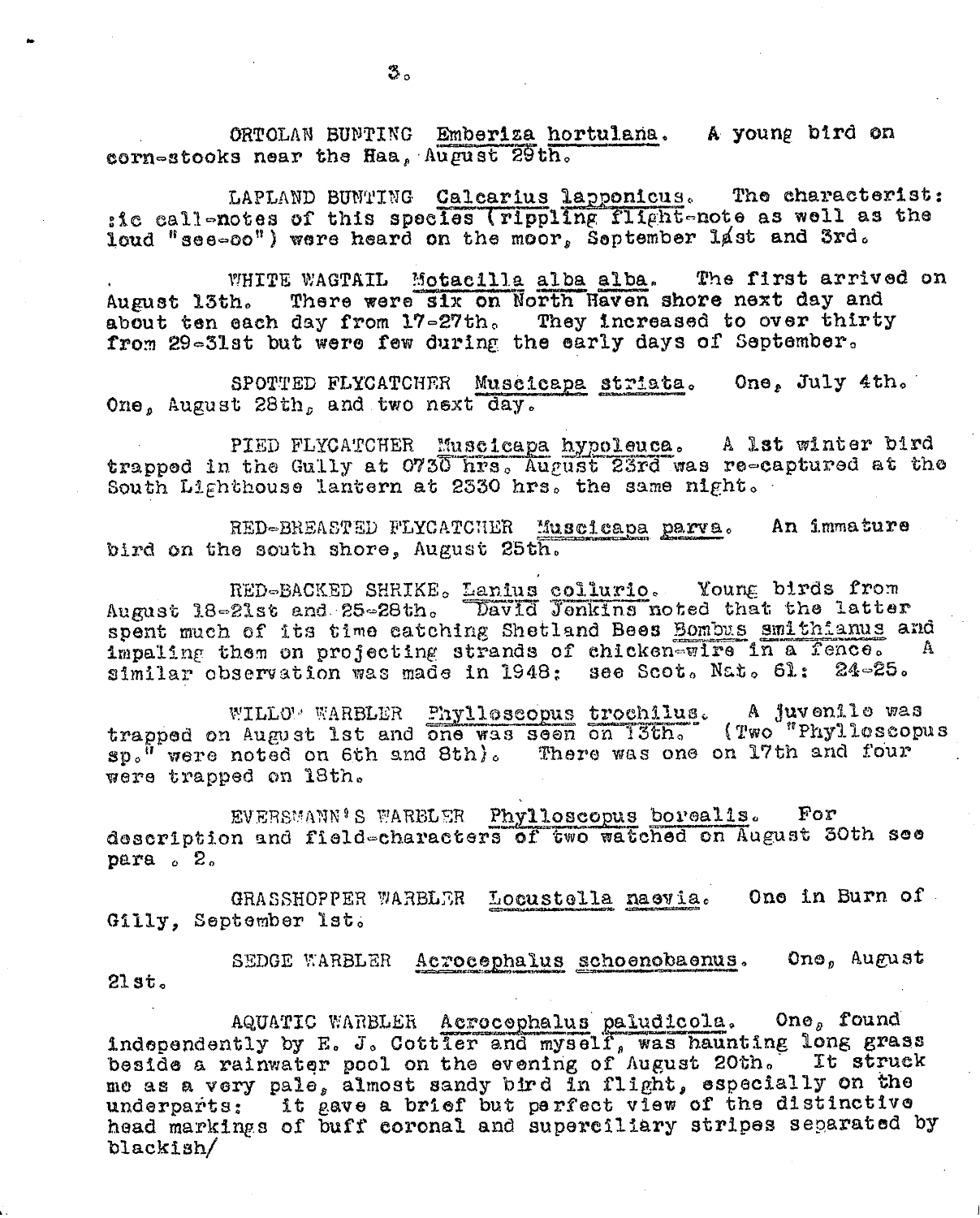blackish streaks, when it alighted beside the pool. . Apparently the fourth Scottish record, the third at Fair Isle.

BARRED WARBLER Sylvia nisoria. A young bird flew out of my skua-trapping hide on Byrewil on August 23rd. On the evening of 24th another was obliging enough to enter a net set for it among thistles on North Haven beach: it was a very tame individual and stayed at the Bird Observatory (always working among the thistles) for nine days,  $=($  see para. 3). An adult was reported on 25th and young birds were seen in the village area 26-27th and on the west cliffs September 2nd.

WHITETHROAT Sylvia communis. Ist Winter birds were trapped August 19th and 21st.

LESSER WHITETHROAT Sylvia curruca. One, August 24th; two. 27th, one of which remained at the Bird Observatory until 31st.

WHEATEAR Ocnanthe oenanthe. Considerable movement was evident on August 23rd and 28th, probably local and Shetland birds moving out. There were numbers at the South Lighthouse on the night of 22/23rd, when over forty were caught. They were all lat Winter birds, as were twenty-one taken there on the following night, and four at the North Lighthouse on  $24/25$ th. Of the last two hundred trapped (since July 27th) only five were adult males.

Female on Ward Hill, REDSTART Phoenicurus phoenicurus. July 22nd, and another August 25th.

Young birds, August 10th and 12th; one or WHINCHAT. two. September 1-2nd.

SWALLOW Hirundo rustica. Odd birds at intervals from mid-June to mid-July.

> HOUSE MARTIN Delichon urbica. One, August 28th.

SAND MARTIN Eiparia riparia. Singly, August 2nd, 20-22nd, 30th and two on 26th.

SWIFT Apus. Two, July 1-2nd, one on 6th and five Two on August Toth increased to eight next day. Three, on 25th. September lat.

Report of one calling at CUCKOO Cuculus canorus. Sumburgh, Shetland, July 28th. Singly at Fair Isle, August 10th,  $13 - 16th$ ,  $21st$ ,  $23 - 28th$ .

SHORT/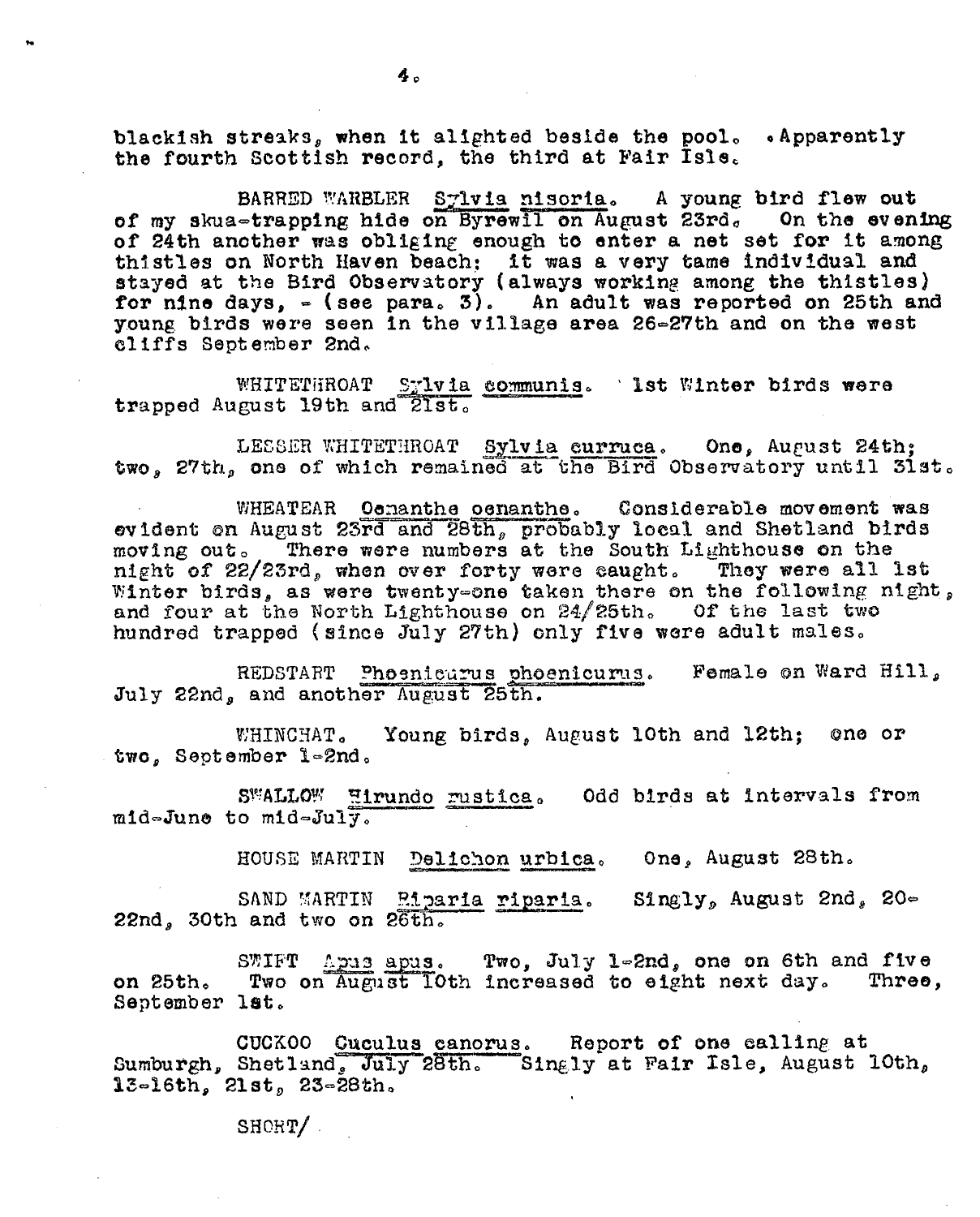SHORT-EARED OUL Asio flammous. One, July 10th, and another, August 12th. W. Horne reported two owls at Sumburgh, probably this species, in mid-July.

MERLIN Falco columbarius. The first was a female, August 4th.

KESTREL Falco tinnunculus. One from August 20-29th, with two on 26th. Ian Munro caught a young female in the Gully Trap on August 26th and re-trapped it on the Ward Hill next day: in each case it was chasing small birds.

MALLARD Anas platyrhyncha. Female, August 8th: three on 24th.

TEAL Amas crecca. Singly, August 4th and 13-14th.

Drake on July 3rd, an unusual date. PINTAIL Anas acuta.

TUFTED DUCK Aythya fuligula. Immature drake, August

 $27th.$ 

VELVET SCOTER Melanitta fusca. Drake on September 1st.

TURTLE DOVE Streptopelia turtur. One, August 26th.

BAR-TAILED GODWIT. Limosa lapponica. One, August 25th.

BLACK-TAILED GODWIT Limosa limosa. A young bird, August 9th.

CURLEW Numenius arquata. Varying numbers from beginning of July, passage most marked on 4th and 25th.

WHIMBREL Mumenius phacopus. One or two during the week from July 11th, then a few daily with increases on 25th and August  $1st.$ 

TURNSTONE Arenaria interpres. First on July 29th; one, August 7th and eight next day. Small numbers, fluctuating, August 22nd onwards.

KNOT Calidris canutus. One, August 7th, and six next<br>day; two, 26th, and four, 28-30th. W. Horne reports a small flock,<br>some in summer dress, at Virkle Pool, Sumburgh, July 15th (wind SE), increasing to about eighty the following day (SE. gale and rain).

DUNLIN Calidris alpina. One, August ll=14th.

SANDERLING/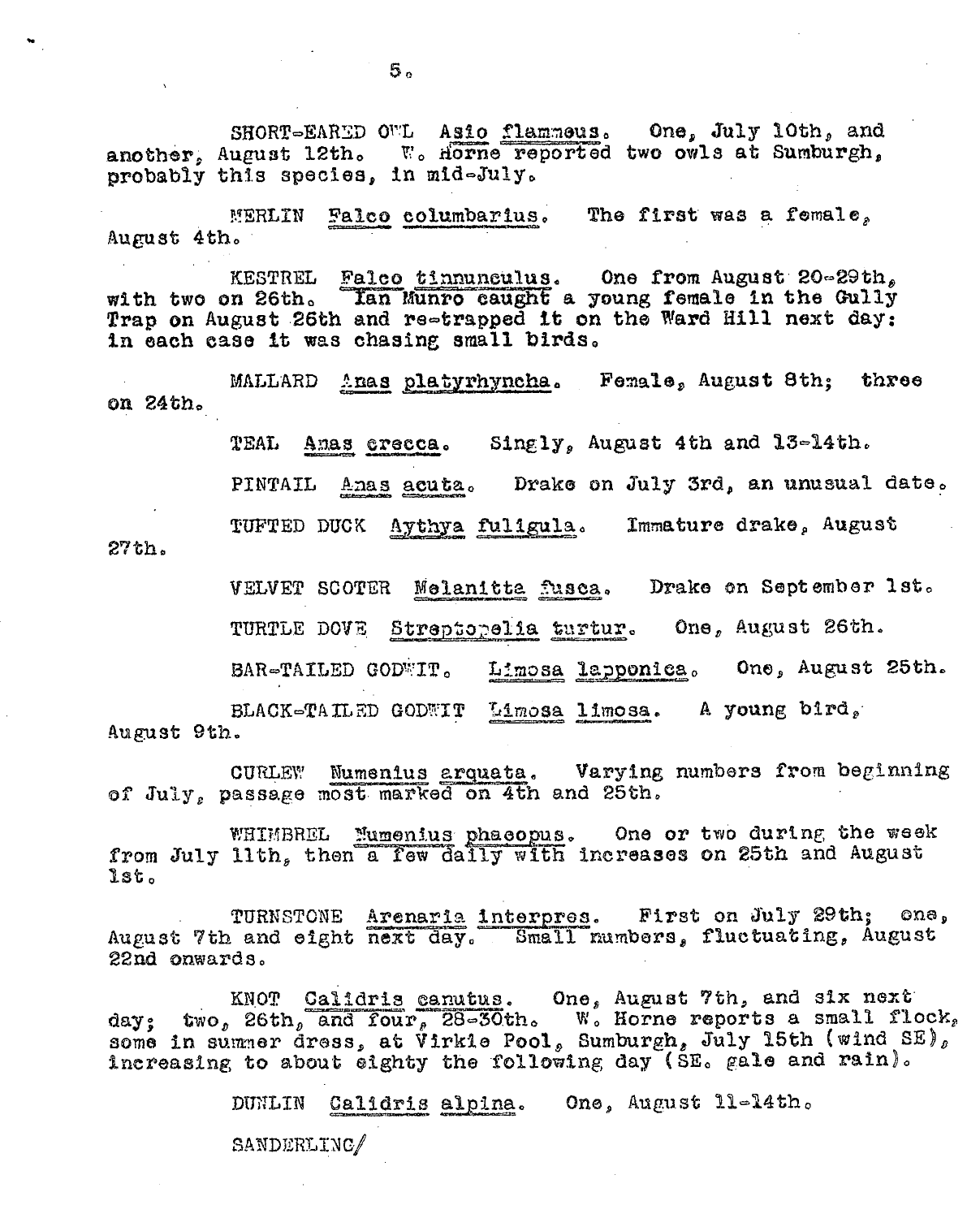SANDERLING Crocethia alba. Three, August 9-12th; six on 14th; five, September 1-2nd.

RUFF Philomachus pugnax. A young bird, July 29th, and another August lith, seen from the hide at the skuas' bathing-pool. A young bird at the north pools, August 29th; five adults at the south, 25-28th.

WOOD SANDPIPER Tringa Glareola. One, August 19-20th.

GREEN SANDPIPER Tringa ochrophus. Singly, July 17-20th, August 21st, 26-29th and September 1st. Two, August 6th and 11th.

REDSHAWK Trings totanus. First on July 3rd, three on 12th, six on 19th and 27th, otherwise one or two on most days.

GREENSHANK Tringa nebularia. Singly, July 27th, August 2nd, 10-11th, 22nd and 25-26th.

RINGED PLOVER Charadrius hiaticula. Odd birds from mid-July (seven on 22nd, five on 29th).

GOLDEN PLOVER Pluyialis apricaria. Eight on August 25th, four on 29th.

LAPWING Vanellus vanellus. Flock of 13, August 1st, and 20 on 23rd.

TERNS Sterna hirundo or macrura. Some at the South Lighthouse night of 22/23rd and one or two at the south end next A yound bird in the North Haven, September 4th. day.

QUAIL Coturnix coturnix. One reported calling in ryegrass, July 3rd.

2. Field Notes on Eversmann's Warbler.

The birds were distinctly larger than the many Willow Warblers which had been passing through for several days, and in fact their size and the more greenish (less brownish) olive tone of the upper-parts was strongly reminiscent of the Wood Warbler. The . crown was rather browner than the mantle and the tail was brownisholive without any greenish fringes. The rakish yellow superciliary stripe, extending almost to the nape, was equally prominent as in the Yellow-browed Warbler and much more striking than in the Greenish Warbler trapped here June 2nd, 1949. A dark stripe through the eye contrasted with this and the yellowish checks. The lores were a dark olive colour.

 $\Lambda/$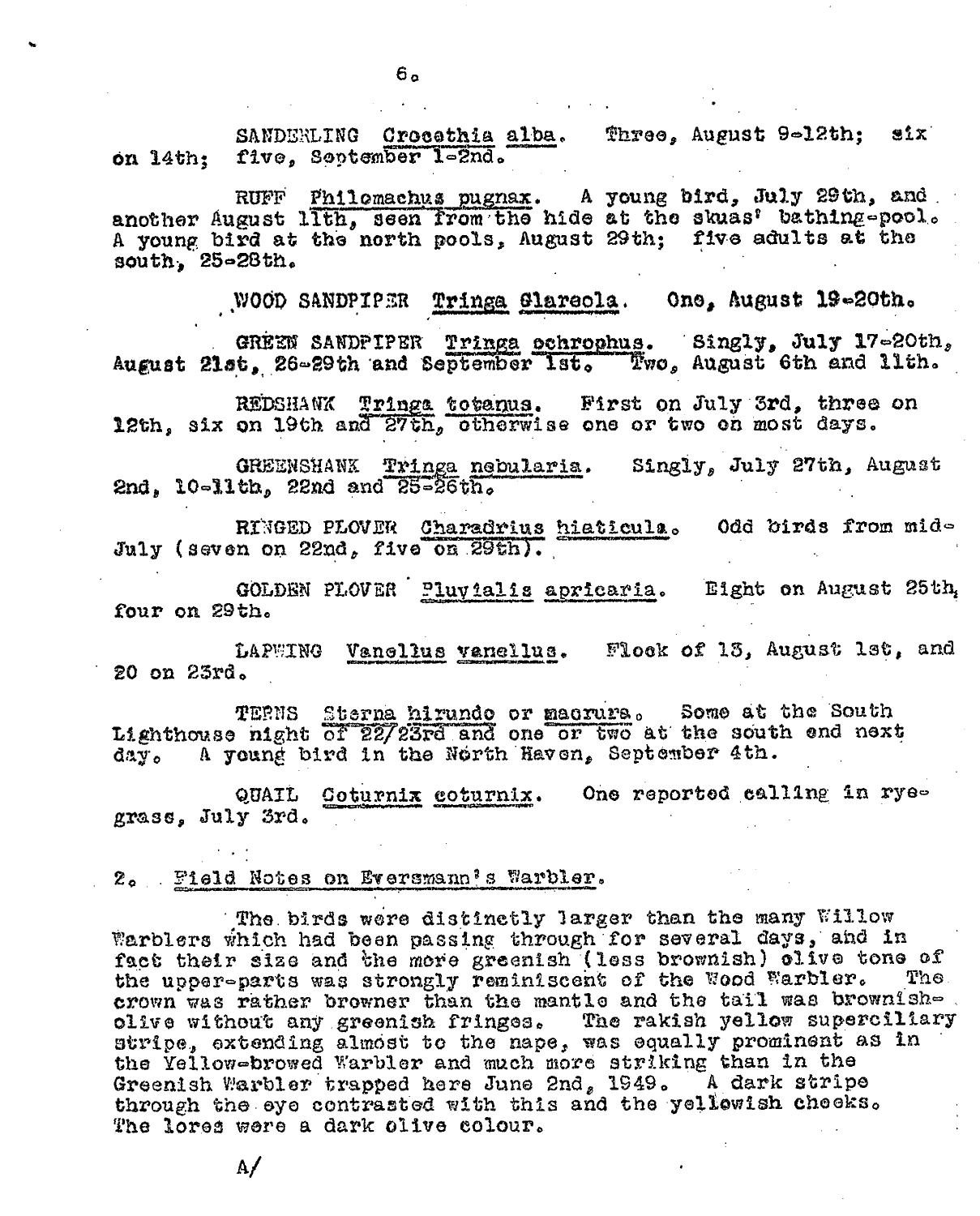A short yellowish-white wing-bar at the tips of the greater coverts was the main feature of the closed wing. There was a similarly coloured but much less obvious marking on the median coverts: this was present on both wings in the case of one bird. but was present on the left wing only in the other,  $\in$  the right wing, seen several times in close view, appeared to have lost all trace of it. It would be an exaggeration to call this marking a bar, since the whitish mark was apparently confined to one or two feathers enly. The tips of the primaries, in the closed wing, showed as a dull brown without any indication of greenish or olive, suggesting that the wing-feathers were old and in consequence well worn, and the birds probably adult.

The underparts were dull whitish, the sides of breast and flanks having a marked greyish wash, and, when seen at close quarters, a faintly striated effect. The centre of breast and belly was yellowish-tinged, and the under tail-coverts were also suffused with yellow.

The beak appeared long and spear-like for a Phylloscopus, and was brownish-orange, darkest at the tip of the upper mandible. The legs were paler, brownish-flesh, and the inside of the moth was orange.

The birds haunted an enclosed cabbage-patch, seeking small green caterpillars (? Barathra brassicae), one of which was battered on the wall before being swallowed, or catching flies above the tops of the plants. A bird once flew nearly 30 ft. upwards to take a Tipulid, but sallies were normally confined to a low level.  $\mathbf{A}$ caterpillar of the Large White Butterfly (Pieris brassicae) was taken on one occasion, but the bird apparently found it distasteful, as it discarded it.

When moving from place to place on the tops of the cabbage plants the birds kept up a constant flicking of the closed wings in typical Phylloscopine fashion, but when resting between energetic bouts of food-seeking the wings were held still. In form they appeared to be slenderer birds than Willow Warblers, and they had a habit,  $\circ$  which I have not seen in other leaf-warblers,  $\circ$  of stretch: :ing out their necks and at the same time twisting their heads to one side, as though alertly following some movement among the plants. In this way they adopted some quite unusual postures,  $\in$  the type of extravagant posturing, in fact, that one only expects to find in an Audubon painting! Another feature was the unekmpt appearance of the head,  $\in$  the feathers of the crown were often lifted, giving the impression of a tiny crest, and the chin-feathers were ruffled, giving a bearded effect. These may seem to be small points, but I think they are important: the field identification of Phylloscopus  $\mathbf{sp}_{\circ}\mathscr{J}$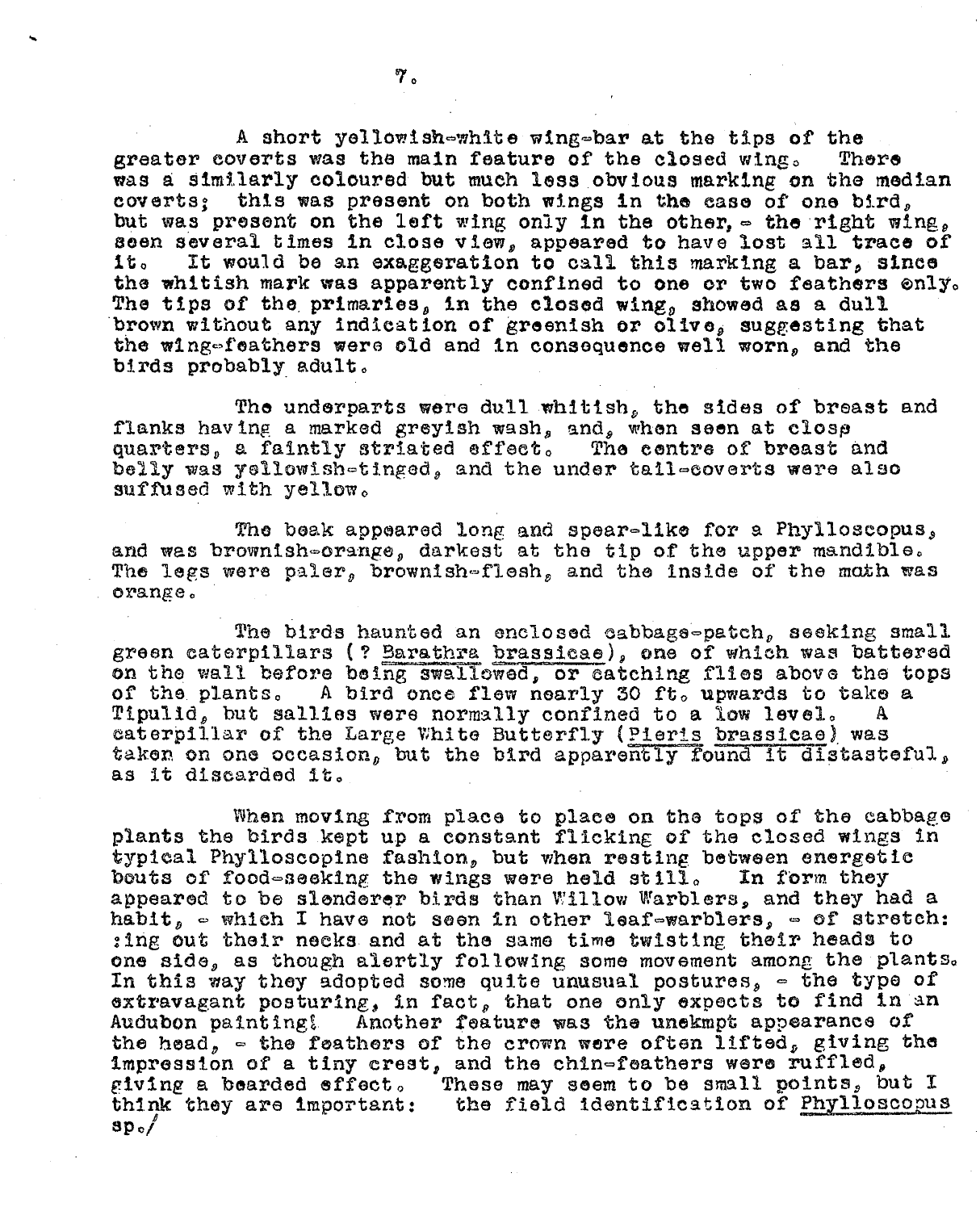sp. must always rest on small differences, and so marked were these behaviour traits during our two hours observation that they are probably characteristic of the species.

One or twice the birds called to each other, a hard "zik", and on being disturbed by a cat one bird scolded with a more emphatic version of the same note, a repeated "tchik". They watched by Ian Munro, David Nicoll and Drs. J. A. R. Miles and They were J. C. D. White as well as myself.

### 3。 Some Waights of Autumn Migrants.

Normal procedure here on capturing a bird is to take it to the laboratory in a muslin bag, weigh accurately to the second decimal place on the beam-balance, then weigh the bag and subtract Sometimes the same bag is used for a number of birds, the tare. but in this case it is always necessary to check the weight after every third or fourth weighing, as small changes occur. Ringed birds are re-trapped whenever possible for re-weighing in order to determine to what extent migrants "feed up" and increase their weight before moving on; or, in the case of resident birds, to what extent weight varies at different times of the day. Some results of this investigation are given below:

> SCARLET GROSBEAK. Ist Winter bird,  $23.97$  g.

TREE PIPIT. Two trapped, August 21st and 23rd, weighed 21.6 g. and 18.03 g. The average of nine September 1949 birds at their initial trapping is 20  $g_{0.9}$ , with a range of from 17.6  $g_{\circ}$  to 22.7 g. A bird caught on September 20th at 1730 hrs. weighed 21.8 g., and had increased to 25.2 g. when re-trapped at 1130 hrs. a week later. This is the heaviest weight we have recorded for this species, and the nearest approach to it is 24.14 g. for a Spring migrant taken on May 22nd. 1950.

WHITE WAGTAIL. Trappings have been few this year, and weights for only three birds, all lst Winter females, are available,  $\approx$  20.95 g., 24.77 g., and 25.09 g. Only one (a lst Winter female) of the 23 birds trapped last Autumn was heavier than the last, at  $27.85 g$ .

> RED-BACKED SHRIKE. First Winter bird, 25.91 g.

PIED FLYCATCHER. Twenty-one initial trappings during the last fortnight of August 1950, and nine in August-September 1949, give an average of  $12.83 g_{0.8}$  with a range of  $10.41 g_0$  to  $16.52 g_0$ . The latter, trapped on Ward Hill at 0630 hrs., is an unusually heavy bird, and the nearest approach is 15.82 g. for mother ist  $\mathbb{W}$ inter/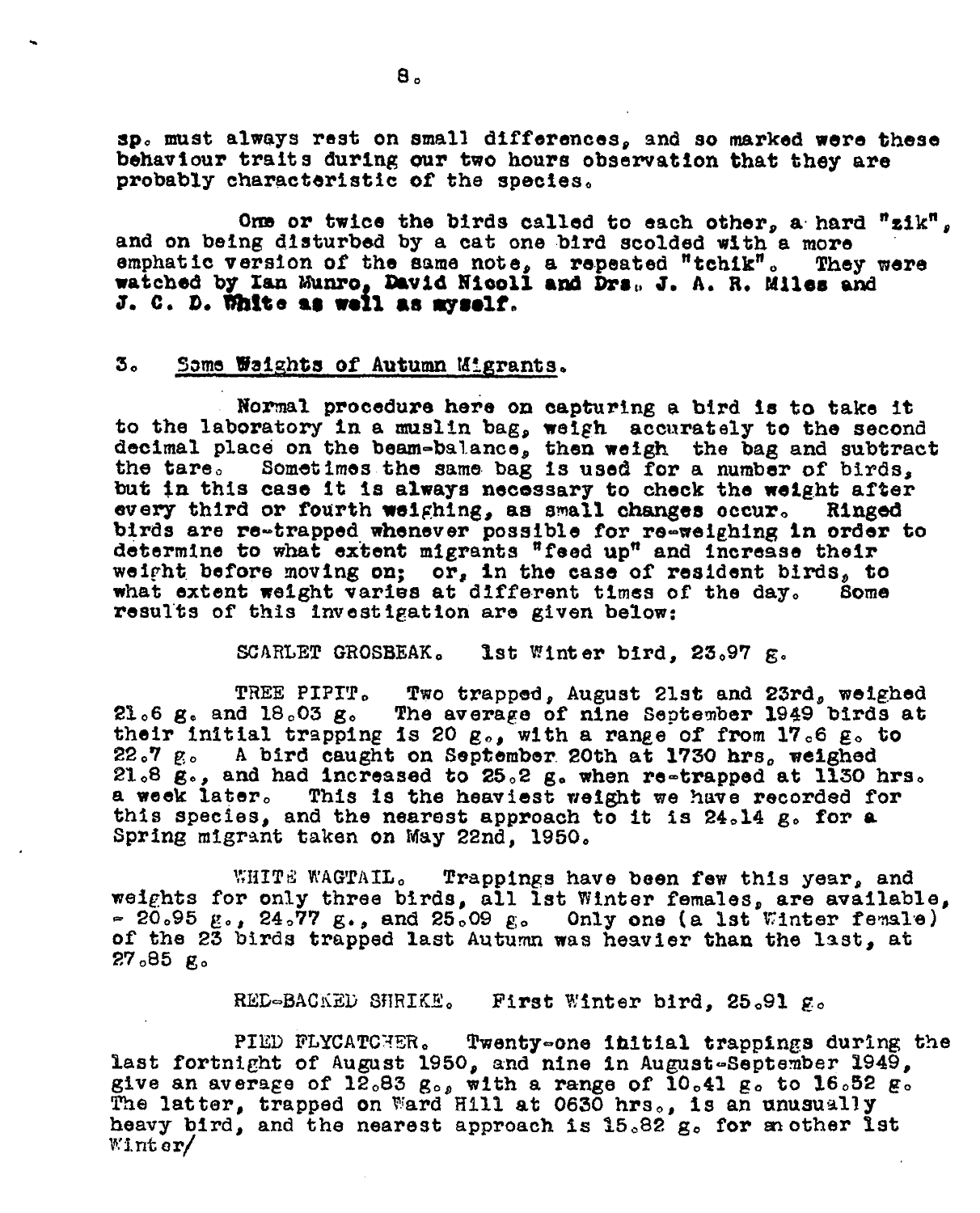Winter male. Two "retraps" show the following changes in weight:

| $L$ 2746 lst $W_o$ |  | $23_v$ viii (0700 hrs.) |  | $11.72 \rho$ .        |  |
|--------------------|--|-------------------------|--|-----------------------|--|
|                    |  | 24.viii (1430 hrs.)     |  | $12.1 \quad \text{R}$ |  |
| $L$ 2863 lst $W_0$ |  | $26.$ v111 (1830 hrs.)  |  | $14.97 \text{ g}$     |  |
|                    |  | $28_v$ viii (0645 hrs.) |  | $11.2 \text{ g.}$     |  |

The difference in the first case is probably due to time of day;<br>the second bird, however, certainly appears to have been unable to maintain its weight during its stay. Spring migrants may prove to be lighter on average than Autumn birds, but only three records are available, for 1st Summer males in May,  $\approx 9.6 \text{ g}$ , 10.18 g. (both lighter than any Autumn bird), and 13.03 g. Our single June record for a Spotted Flycatcher, 11.66 g., is much below four Autumn weights, which range from  $13.15$   $g_0$  to  $14.9$   $g_0$ 

 $\texttt{WILLO}\%$  WARBLER. Average of forty birds trapped August-September 1s  $7.97$   $g_{o}$ , with a remarkably wide variation for so small a bird,  $\approx 6.25$  g. to 10.93 g. The latter was caught as early as 0630 hrs. Fourteen Spring migrants, varying from  $7.3$  g. to 9.65 g., average higher at  $8.44 \text{ g}$ . One bird which scaled  $8^\circ$  go at 1330 hrs. on August 28th was  $8.69$  g. at 0830 hrs. on 30th. Another,  $7.4$  g. at 0730 hrs. on September 2nd, was  $8.44$  g. at 1630 hrs. next day.

BARRED WARBLER. The weighings of the trapped Barred Warbler mentioned in para. 2 showed a slight but steady increase during its stay:

| August 24th (1845 hrs.) |                    | $21.71 \text{ g}$ . |  |
|-------------------------|--------------------|---------------------|--|
|                         | $27th$ (0730 hrs.) | $22.15 g_c$         |  |
|                         | 30th (0730 hrs.)   | $23.04 \times$      |  |
|                         | 30th (1300 hrs.)   | $23.46 g$ .         |  |

GARDEN WARBLER. Forty-two Autumn migrants average 16.81  $g$ . with a range of from  $12.7$  g. to  $20.44$  g. The latter is unusually heavy and only two others scaled over 19  $\alpha$ . One weighing 18.06  $\alpha$ . at 1330 hrs. on August 27th was down to  $17.28$  g. at 1630 hrs. the same day, a considera=ble loss in so short a time.

\~.'HITETTIHOATo Two 1st Winter birds were 12047 go and 13.35  $g_c$  Two September migrants last year were 14.5  $g_c$  and 11.9  $g_c$ Five Spring migrants vary from 11.9  $g_0$  to 14.01  $g_0$ 

LESSER WHITETHROAT. On the little material available there seems to be no difference between Spring and Autumn weights, and ten birds of the typical race (both categories) average  $11.27$  g. (initial trapping). The lightest Autumn bird was trapped at  $0630$ hrs. on August 27th at 9.54  $g_{\circ}$ , and on being re=trapped at 1830 hrs. on the following day it showed 11.25 g. A bird in Spring which welghed/

..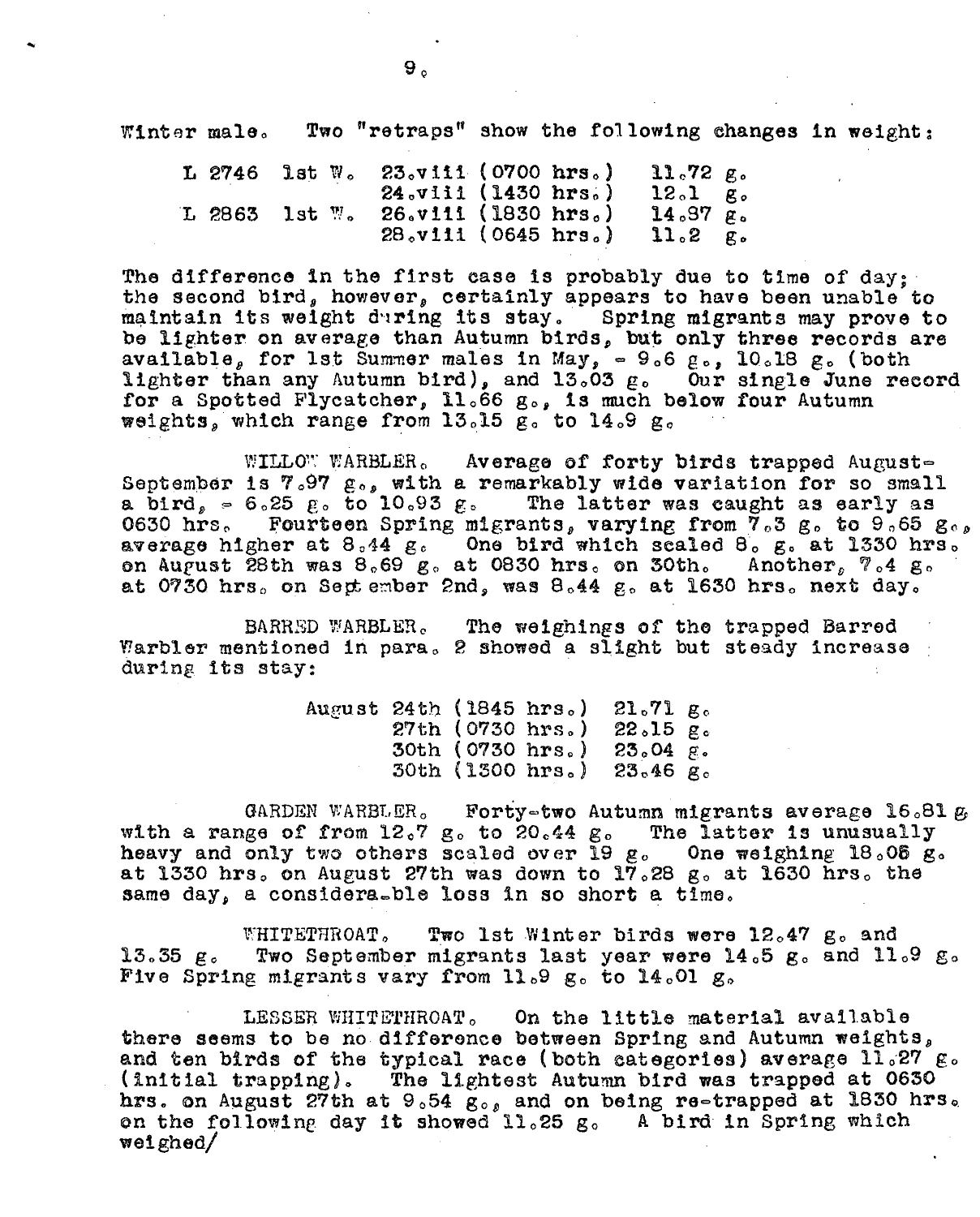weighed  $9.27. g_o$  (and is not included in the above) had been trapped. evernight and part of the day in the porchway of a house; at 0530 hrs. on the day following release it was 9.6 g., and at 0615 hrs. three days later was 10.38 g. Three Sylvia curruca blythi in September 1949 were very consistent if due allowance is made for time of capture, viz.  $10.2$  g. at 0615 hrs.,  $10.65$  g. at 0930 hrs., and 11.04 g. at 1550 hrs.

WHINCHAT. Fourteen birds, mainly 1st Winter, average 14.55 g., ranging from 11.02 g. to 17.16 g.

WRYNECK. One trapped on August 19th weighed only 22.95g. it was found dead next morning. and was in very poor shape: Another caught on 22nd weighed 35.39 g.

### Ornithosis Viruses in Sea-birds.

Dr. J. A. R. Miles. of the Department of Pathology. Cambridge University, has paid two visits to Fair Isle during the Summer in the course of an investigation concerning the incidence of Ornithosis viruses in British sea-birds. His attention has been concentrated on the Fulmar Petrel, and his work in the Shetland area is a "follow-up" of investigation he hade in the Fulmar population of the Faeroe Islands last year. He has kindly written a note concerning this fascinating, - and, to bird-watchers, littleknown, - branch of ornithology, and I have pleasure including it as an Appendix to this Bulletin.

### K. Williamson.

Director.

Appendix/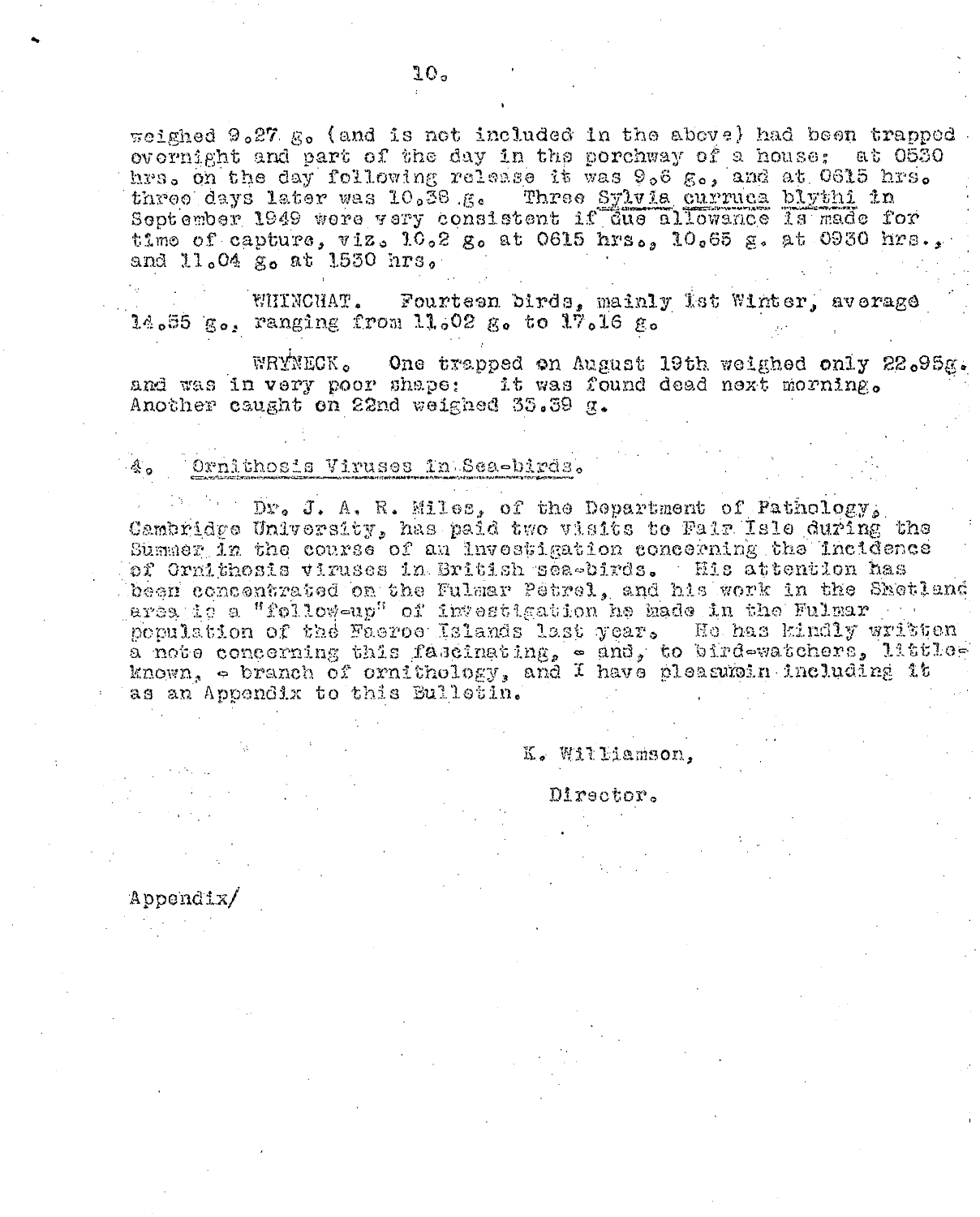### ISLE BIRD OBSERVATORY. FAIR

## Appendix to Bulletin No. 6, 1950.

## Investigation for the presence of Ornithosis Viruses in British Seabirds.

Since about 1870 it has been recognised that man could occasionally acquire a severe pneumonia from contact with Parrots. but until 1929-30, when the importation of large numbers of psittacines from South America (mainly the genus Amazona) led to over 700 human cases of psittacocis in Western Europe. this disease was regarded as a rarity.

In 1932 Meyer and Eddie showed that the disease was endemic in aviary-bred Budgerigars in California, and in a classical series of papers they demonstrated that the virus was latent in the adult, but that under bad conditions or during the physiological stress of breeding such a carrier could begin to shed virus in its excreta. Therefore a high percentage of young birds became infected in the nest and showed signs of disease at about the time of fledging. They were listless, ruffled and had soiled vents, and about  $9\%$  of The remainder recovered clinically, but became such birds died. carriers and all such birds carried the virus for at least one year, although some cleared themselves of virus later. It was soon shown that the disease was present in Australian as well as South American parrots, and by now 31 species of 19 genera of psittacines have been shown to be infected with psittacosis.

In 1930 a new human disease appeared in the Faeroe Islands, occurring in the first fortnight in September. The patients suffered from a severe pneumonia from which about 20% died. During the first three years there were only a few cases, but in 1933 and the years following epidemics occurred. Dr. R. K. Rasmussen recog: :nised the association with the time at which young Fulmars were taken for food and the similarity of the disease to psittacocis, and in 1938 Haagen and Mauer of the Kaiser Wilhelm Institute, Berlin, isolated a virus similar to the Parrot virus from carcases of juvenile Fulmars sent from Faeroe.

Since that time it has been shown that tame Pigeon stocks both in America and the British Isles are heavily infected with a similar virus which is far less virulent for mice than the Parrot or Fulmar viruses and is apparently far less infective for man. Various other Columbiformes have now been shown, by serological testing, to be infected with similar strains.

 $\ln/$